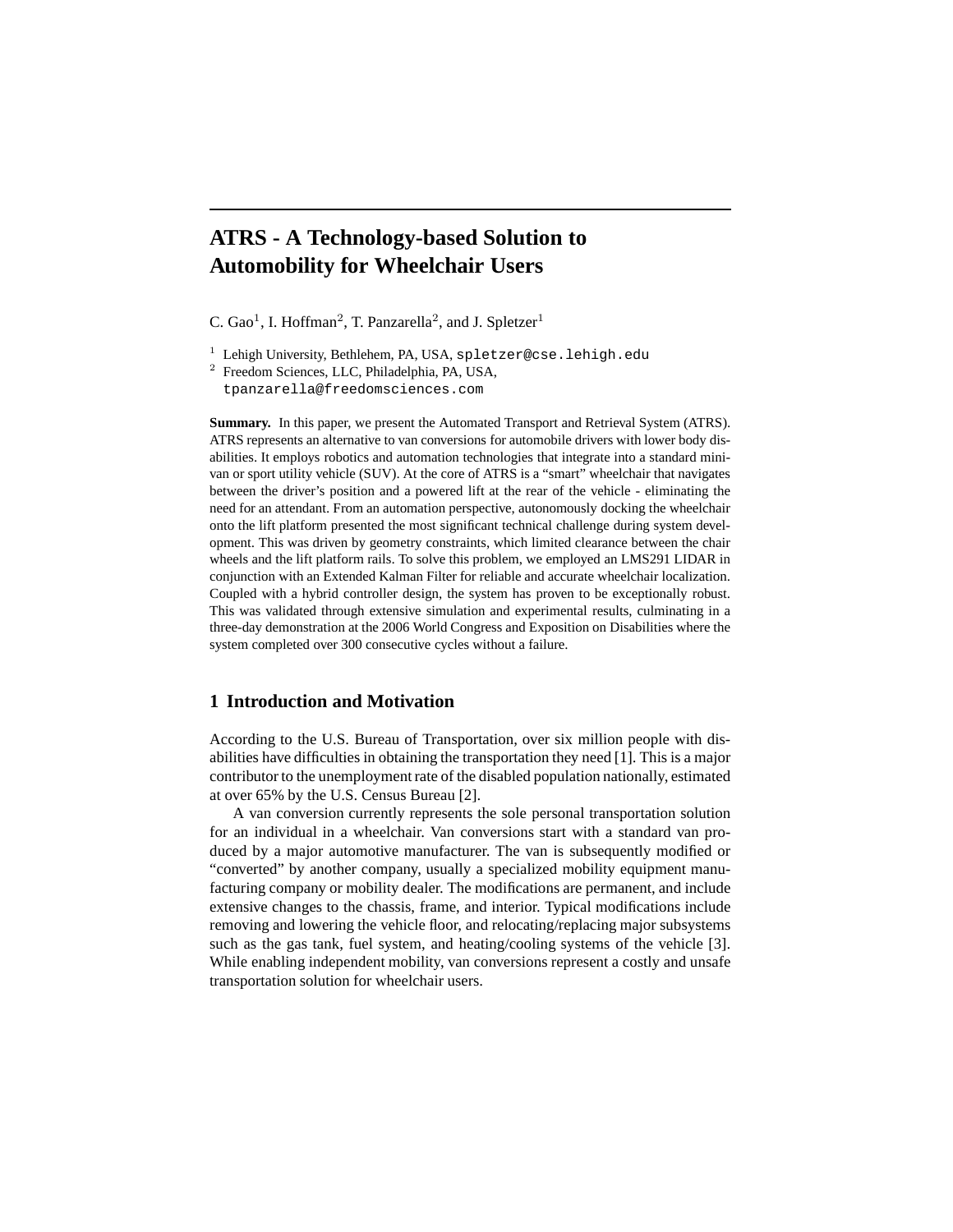To eliminate these shortcomings, we have developed a technology-based alternative to van conversions for wheelchair users: the Automated Transport and Retrieval System (ATRS). ATRS employs robotics and automation technologies, and can be integrated into a standard mini-van or sport utility vehicle (SUV). At the core of ATRS is a "smart" wheelchair system that autonomously navigates between the driver's position and a powered lift at the rear of the vehicle. A primary benefit of this paradigm is the operator and chair are separated during vehicle operations as well as entry/exit. This eliminates the potential for injuries or deaths caused by both improper securement (as the operator is seated in a crash tested seat system) as well as lift malfunctions. Furthermore, by eliminating the *drastic* and *permanent* vehicle modifications associated with van conversions, ATRS will cost significantly less.

## **2 Related Work**

Extensive work has been done in order to increase the safety levels of power wheelchairs while minimizing the level of human intervention. In these systems, the human operator is responsible for high-level decisions while the low-level control of the wheelchair is autonomous.

The Tin Man system [4], developed by the KISS Institute, automates some of the navigation and steering operations for indoor environments. The Wheelesley project [5], based on a Tin Man wheelchair, is designed for both indoor and outdoor environments. The chair is controlled through a graphical user interface that has successfully been integrated with an eye tracking system and with single switch scanning as input methods. The TAO Project [6] provides basic collision avoidance, navigation in an indoor corridor, and passage through narrow doorways. The system also provides landmark-based navigation that requires a topological map of the environment. The NavChair assistive wheelchair navigation system [7] uses feedback from ultrasonic sensors and offers obstacle avoidance, door passage, and wall following modes. More recently, the SmartChair [8] uses a virtual interface displayed by an on-board projection system to implement a shared control framework that enables the user to interact with the wheelchair while it is performing an autonomous task.

A common theme in the above research is the robotics technology has been applied to assist or augment the skills of the chair operator. In contrast, the ATRS wheelchair is in fact capable of autonomous vehicle navigation in outdoor environments. This can be realized because the operator is never seated in the chair during autonomous operations, and the chair always operates in the vicinity of the automobile. The former constraint mitigates operator safety issues, while the latter provides significant, invariant landmarks/features in an otherwise unstructured environment.

## **3 System Overview**

In describing the ATRS operational procedures, we refer to Figure 1. When the operator returns to his/her automobile, a keyless entry is used to both unlock the vehicle and to deploy the traversing driver's seat. The operator then positions the wheelchair, and performs a seat-to-seat transfer (pose A). After this, the wheelchair is deployed

<sup>2</sup> C. Gao, I. Hoffman, T. Panzarella, and J. Spletzer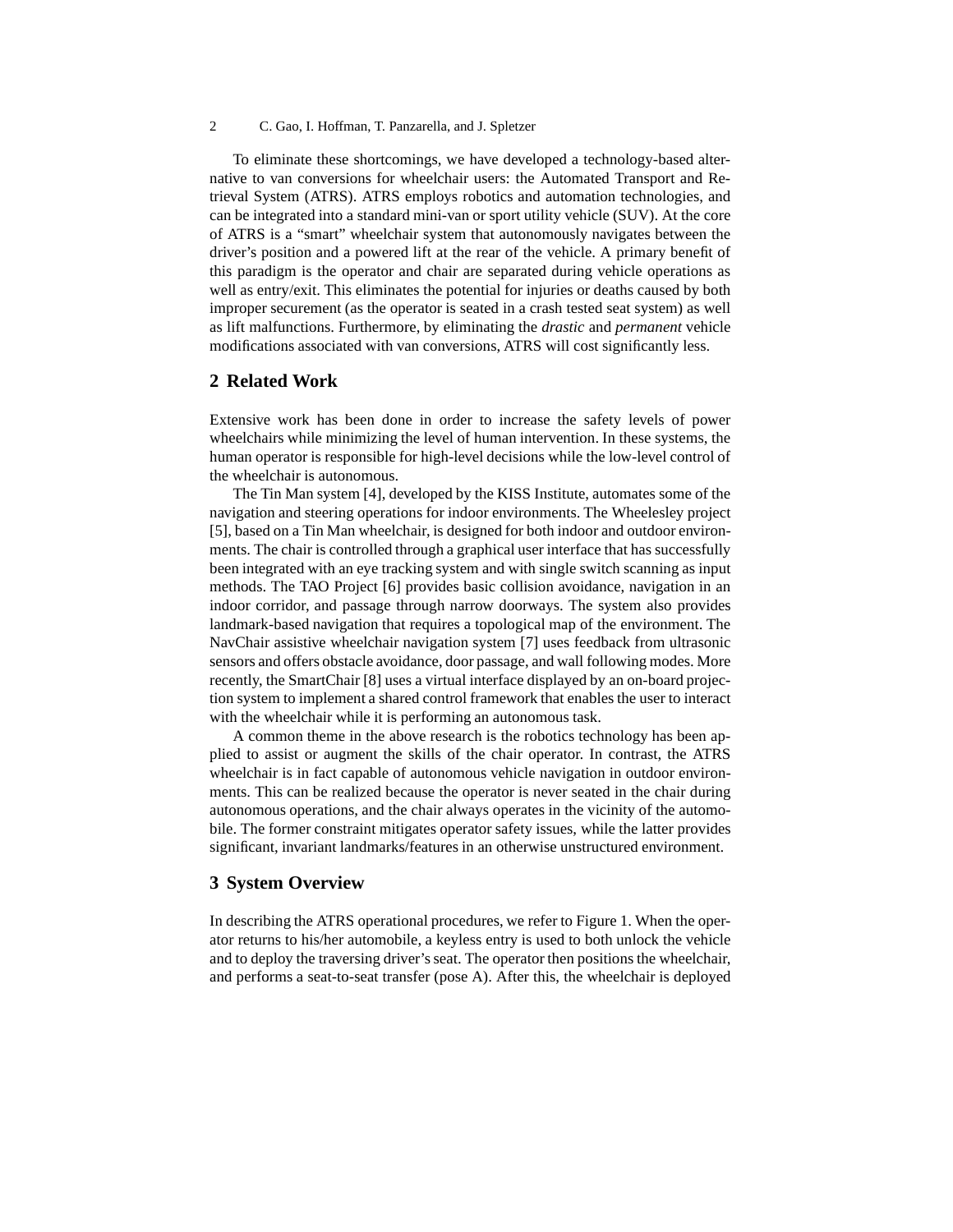

**Fig. 1.** ATRS concept diagram illustrating the primary system components.

to the rear of the vehicle (pose B). In our proof-of-concept system, this side traversal was completely autonomous [9]. In the current system – referred to colloquially as "ATRS-Lite" – the wheelchair is remotely controlled by the vehicle operator via a joystick located at the UI. Once the chair enters the LIDAR's field-of-view at the rear of the vehicle (pose C), it is automatically tracked. The UI then cues the operator to place the wheelchair into "docking" mode. This enables the van-side computer to transmit real-time control inputs to the chair over a dedicated RF link for reliable docking (locking in place) onto the lift platform (pose D). With the chair docked, the operator actuates the lift via the UI – stowing the platform and chair into the vehicle cargo area. The process is repeated in reverse when disembarking from the automobile. We should emphasize that when not operating autonomously, the ATRS wheelchair is placed in "manual mode," and operates no differently than any other powered wheelchair

The primary focus of this paper is the development of a reliable, autonomous means for docking (and undocking) the ATRS wheelchair onto (and off of) the vehicle's lift platform. Our current approach employs a SICK LMS291-S14 LIDAR system in conjunction with an Extended Kalman Filter (EKF) for estimating the chair pose. EKF techniques for feature-based mobile robot localization were pioneered by Durrant-Whyte and others (*e.g.*, [10]), and such an approach has also proven to be well suited for our application.

## **4 Wheelchair Localization**

To reliably execute docking under a broad range of environmental conditions, wheelchair localization requires both robust feature segmentation as well as accurate pose estimation with respect to the lift platform. The platform mounted LMS291 LIDAR system provides bearing, range, and reflectivity measurements that are leveraged for robust feature segmentation. The positions of these features - in conjunction with the control inputs to the chair - are then used as input to an Extended Kalman Filter that estimates the wheelchair pose over time. Details of the localization process are as follows.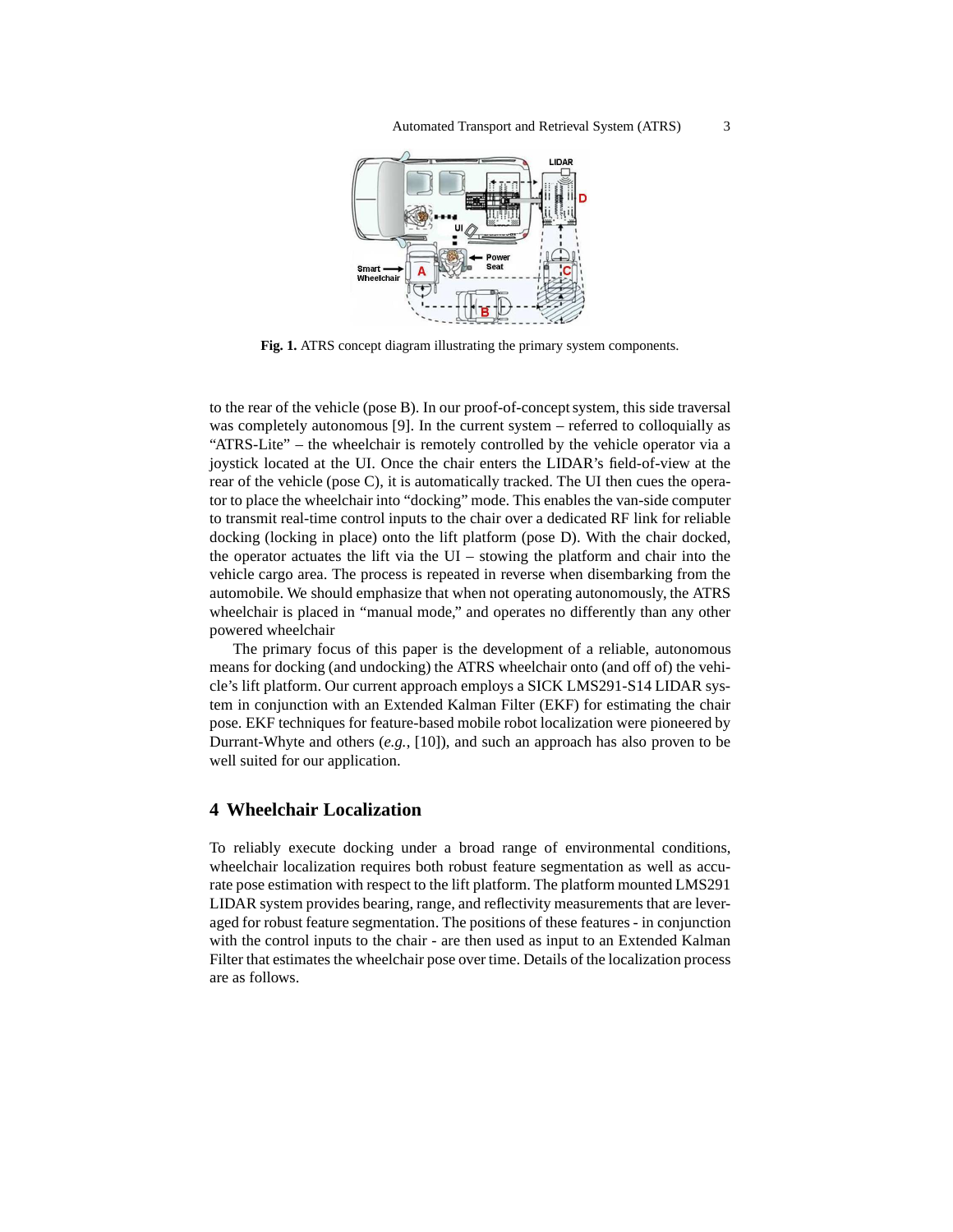

**Fig. 2.** (left) The  $Tracker^{TM}$  lift platform with integrated LMS291. The LIDAR housing provides both environmental protection, as well as improves the system SNR. (right) Range (top) and reflectivity (bottom) data from a single LIDAR scan. As was typical, reflectivity measurements alone were adequate for segmenting the two target features.

#### **4.1 Feature Segmentation**

The primary sensor used for estimating the wheelchair pose with respect to the lift platform is a SICK LMS291 LIDAR. Figure 2 (left) illustrates a typical integration of the LIDAR into the vehicle lift platform. The LMS291 measures the lineof-sight range to objects in the environment over a 90◦ degree field of view with a discretization of 0.5 ◦ . Each of these measurements can be written as a tuple of the form  $\mathbf{z}_m = [r, \alpha, \gamma]_m^T$ ,  $m = 0...180$ , where  $r_m$  and  $\gamma_m$  denote the measured range to and reflectivity of the  $m^{th}$  feature at a bearing of  $\alpha_m = \frac{m}{2} - 45^\circ$  with respect to the LIDAR sensor frame  $\mathcal{L}$ . We exploit the reflectivity measurements to greatly simplify the segmentation problem. A pair of target features  $\{t_l, t_r\}$  made from retroreflective material are permanently affixed to the wheelchair chassis. When imaged by the LIDAR, a significant portion of the incident beam is reflected directly back to the detector, saturating the photo-diode (Figure 2 (left)). This allows a simple threshold on reflectivity  $\gamma_{min}$  to be used as the primary filter for segmenting the target features. An additional level of filtering is based upon a range constraint  $r_{max}$ . As the wheelchair is presented in the immediate vicinity of the lift platform, targets at excessive ranges ( $e.g. > 4$  meters away) can immediately be disqualified from potential features of interest. From these two filters and assuming a ground plane constraint, we construct a valid feature set

$$
F = \begin{bmatrix} r_n \cos \alpha_n \\ r_n \sin \alpha_n \end{bmatrix}, \ s.t. \ r_n < r_{max}, \ \gamma_n > \gamma_{min} \tag{1}
$$

A final level of filtering exploits a priori knowledge of the relative geometry of the wheelchair targets. Candidate targets  $T\square \{t_l, t_r\}$  are identified via clustering the candidate feature set  $F$  in Euclidean space using the actual target size (plus a tolerance) as a constraint. Pairs of targets  $t_i, t_j \in T$  are then examined using the actual target distance  $||t_1 - t_r||$  as a binary filter to identify the correct target pair in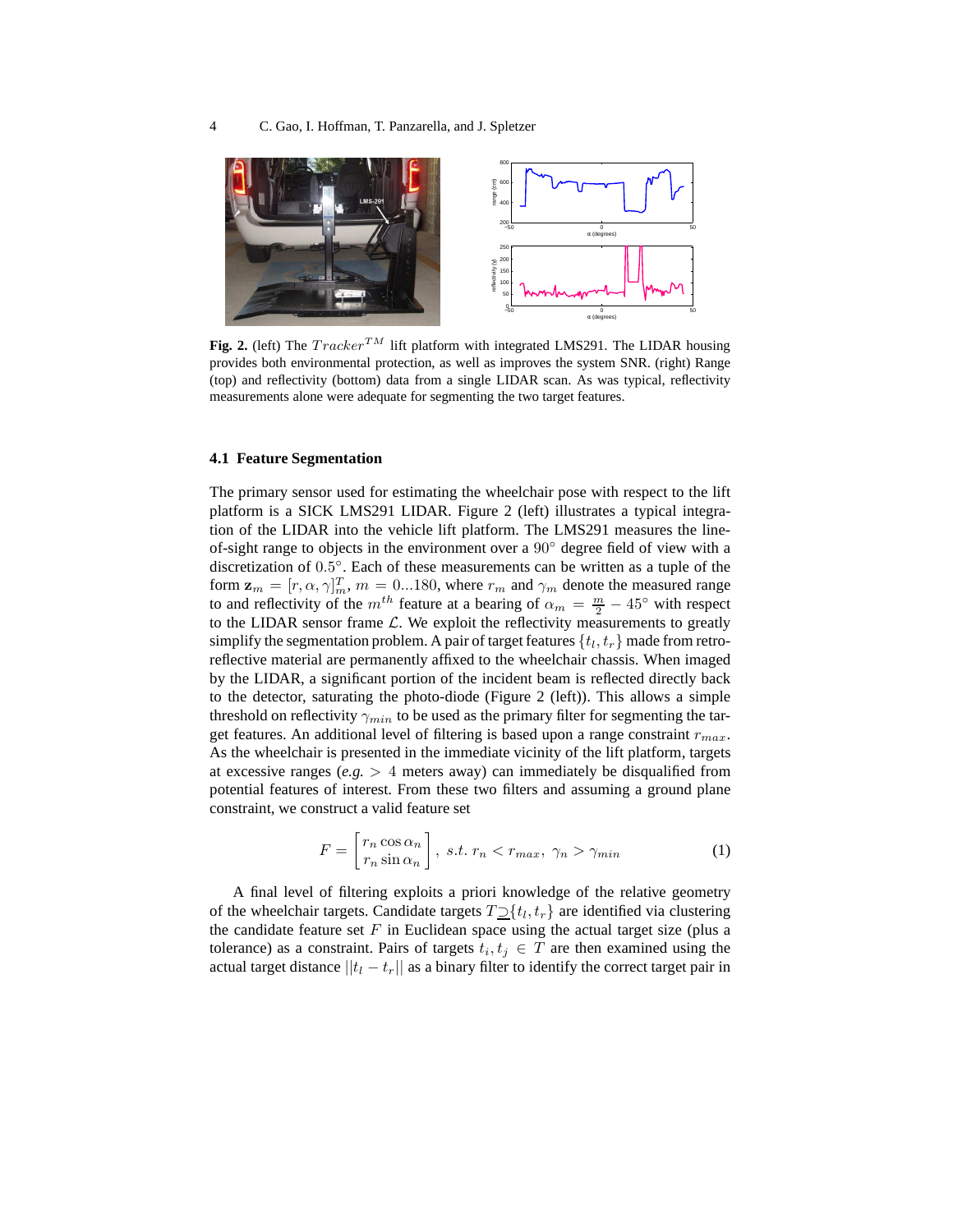the LIDAR scan. If a valid target pair cannot be identified, the operator is alerted to take corrective action (*i.e.*, reposition the chair) and the process repeated.

## **4.2 Pose Estimation**

An Extended Kalman Filter (EKF) is used to estimate the chair pose. The prediction step employs feedback from the on-board encoders, while the correction step leverages the target positions recovered from the segmentation process. The process model for the EKF is based upon the standard kinematic motion model for the differential-drive wheelchair, and is not covered here in the interest of brevity. Instead, we focus upon the measurement update phase of the EKF where position estimates of the two retro-reflective targets are used to correct the pose estimate. A straight-forward approach to modeling the LIDAR measurements would be to derive the measurement Jacobian H based upon the range and bearing measurements. There are potential shortcomings with such an approach. The corresponding measurement equations (for bearings in particular) are highly non-linear, and are not well modeled by a first-order approximation. Ultimately, this could lead to poor filter performance. Instead, with each LIDAR scan we directly estimate the position of the features in the world frame. This is straightforward from the available LIDAR measurements

$$
\mathbf{z}(t_k) = \begin{bmatrix} x_l \\ y_l \end{bmatrix}_{t_k} + r_i \begin{bmatrix} \cos(\alpha_i + \theta_l) \\ \sin(\alpha_i + \theta_l) \end{bmatrix}_{t_k} \quad i \in \{1, 2\}
$$
 (2)

where  $[z_{x_i}, z_{y_i}]^T$  corresponds to the position of the  $i^{th}$  feature in our world frame  $W$ ,  $[x_l, y_l, \theta_l]^T$  reflect the coordinate transformation from the LIDAR sensor frame L to W, and  $(r_i, \alpha_i)$  denote the range and bearing measurements to the  $i^{th}$  target with respect to  $\mathcal{L}$ . These feature positions are then are used directly by the filter. This is akin to using GPS measurements in the filter rather than the raw range measurements from which they are formed - a common practice in mobile robotics. The corresponding measurement equations for the filter can then be written as

$$
\mathbf{h}_i(t_k) = \begin{bmatrix} x \\ y \end{bmatrix}_{t_k} + \begin{bmatrix} \cos \theta - \sin \theta \\ \sin \theta & \cos \theta \end{bmatrix}_{t_k} \begin{bmatrix} a_i \\ b_i \end{bmatrix}
$$
 (3)

where  $[a_i, b_i]^T$  denotes the fixed position of the  $i^{th}$  target in the robot frame R, and  $\theta$  corresponds to the *predicted* wheelchair orientation at the  $k^{th}$  time-step. The resulting measurement Jacobian is

$$
H_i(t_k) = \begin{bmatrix} 1 & 0 & -a_i \sin \theta - b_i \cos \theta \\ 0 & 1 & a_i \cos \theta - b_i \sin \theta \end{bmatrix}
$$
 (4)

One issue remaining is properly modeling the covariance of the resulting sensor measurements. Each range and bearing measurement defines a new coordinate frame with basis vectors  $u_1 = [\cos \alpha_i, \sin \alpha_i]^T$ ,  $u_2 = [\sin \alpha_i, -\cos \alpha_i]^T$ . The uncertainty in the  $u_1$  direction corresponds directly to the variance of the range measurement  $\sigma_{u_1}^2 = \sigma_r^2$ . Uncertainty in the  $u_2$  direction is a function of the uncertainty of the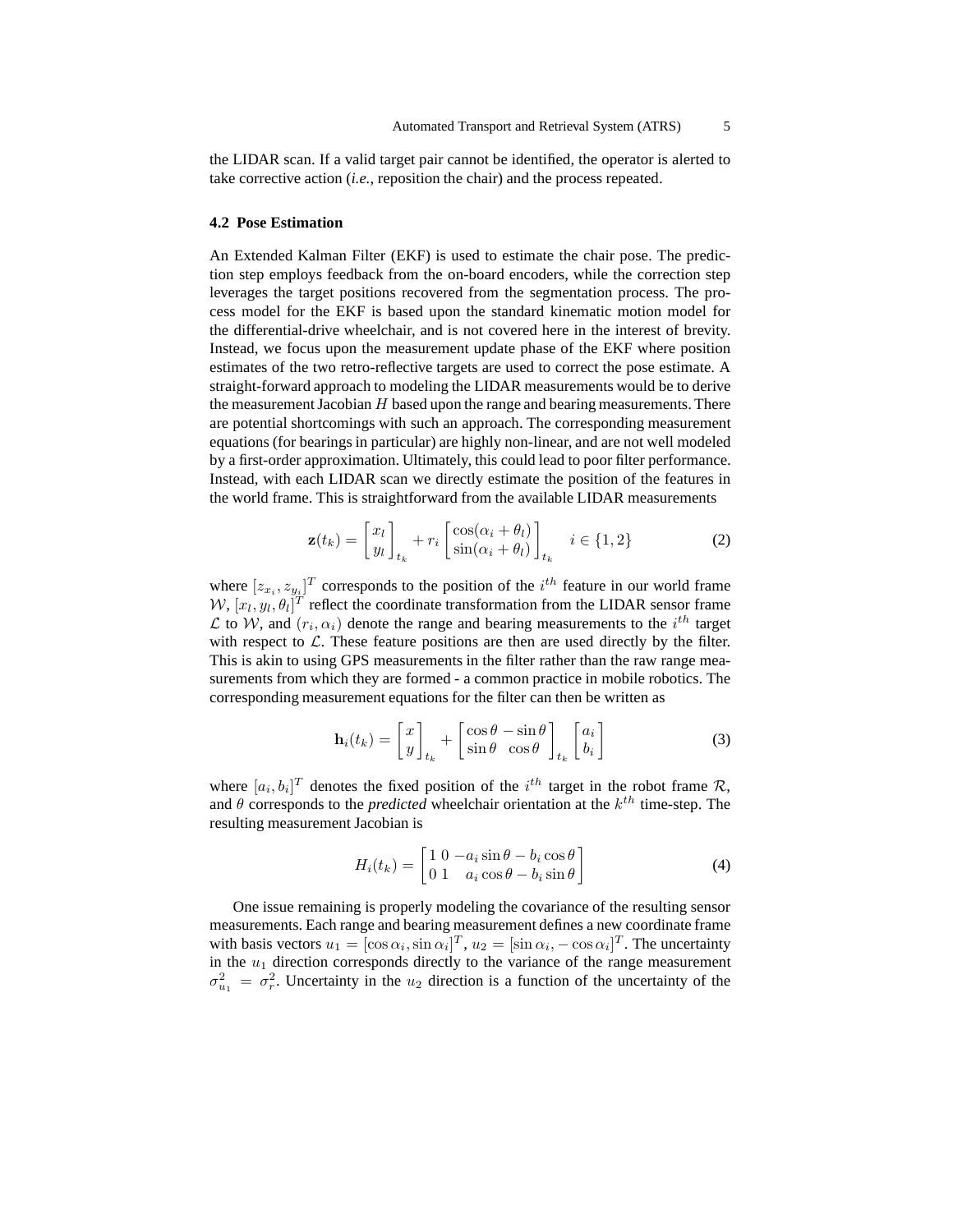#### 6 C. Gao, I. Hoffman, T. Panzarella, and J. Spletzer

bearing angle measurement where  $\sigma_{u_2}^2 = r_i^2 \sin^2 \sigma_{\alpha}$ . Noting that for the LMS291,  $\sigma_{\alpha}$  is in fact quite small (< 1°), this can be very well approximated by  $\sigma_{u_2}^2 = r_i^2 \sigma_{\alpha}^2$ . Since this transformation is linear in terms of  $\sigma_{\alpha}$ , we expect the characteristics of the (assumed Gaussian) noise of the bearing measurements to be preserved.

The last step is to transform the corresponding covariance matrix to  $W$ . This can readily be accomplished through the similarity transform

$$
R_i(t_k) = T_i(t_k) \begin{bmatrix} \sigma_r^2 & 0\\ 0 & r_i^2 \sigma_\alpha^2 \end{bmatrix} T_i(t_k)^T
$$
 (5)

where

$$
T_i(t_k) = \begin{bmatrix} \cos(\alpha_i + \theta_l) - \sin(\alpha_i + \theta_l) \\ \sin(\alpha_i + \theta_l) & \cos(\alpha_i + \theta_l) \end{bmatrix}_{t_k}
$$
 (6)

and where  $R_i$  is the measurement covariance for the  $i^{th}$  target. The correction step for the EKF can then be written in standard form.

# **5 Wheelchair Control**

From an automation perspective, two aspects to the control problem must be considered: *motor* control and *motion* control. The motion controller generates higher level velocity commands vanside based upon the current chair pose as estimated via the localization system presented in Section 4. These are in turn transmitted to the powerchair over a dedicated RF link, which regulates the wheel velocities to achieve the objective linear and angular velocities for docking.

#### **5.1 Motor Control**

The wheelchair employs a differential drive system where the motion controller transmits objective linear and angular velocities, which are in turn mapped to wheel velocities. These are then regulated via a PID controller implemented in software on the chair's embedded PC. Feedback to the PID is provided via high-resolution quadrature encoders that measure right and left wheel travel ( $\Delta\phi_L$ ,  $\Delta\phi_R$ ) at 100Hz. To properly model motor controller performance, experiments were conducted to characterize the latency between controller input and chair actuation. These trials indicated typical latencies of 500-600ms between motor controller input and wheelchair actuation. When considering the nominal linear velocity of the chair was 40 cm/s, and the clearances associated with docking were on the order of 4 cm, such a delay was significant. This influenced the design of the motion controller, as discussed in the sequel.

#### **5.2 Motion Control**

Motion controller design was influenced by real-world constraints associated with system use. These included not only the controller latency, but also docking clearances and the constrained ground area adjacent to the vehicle for navigation. As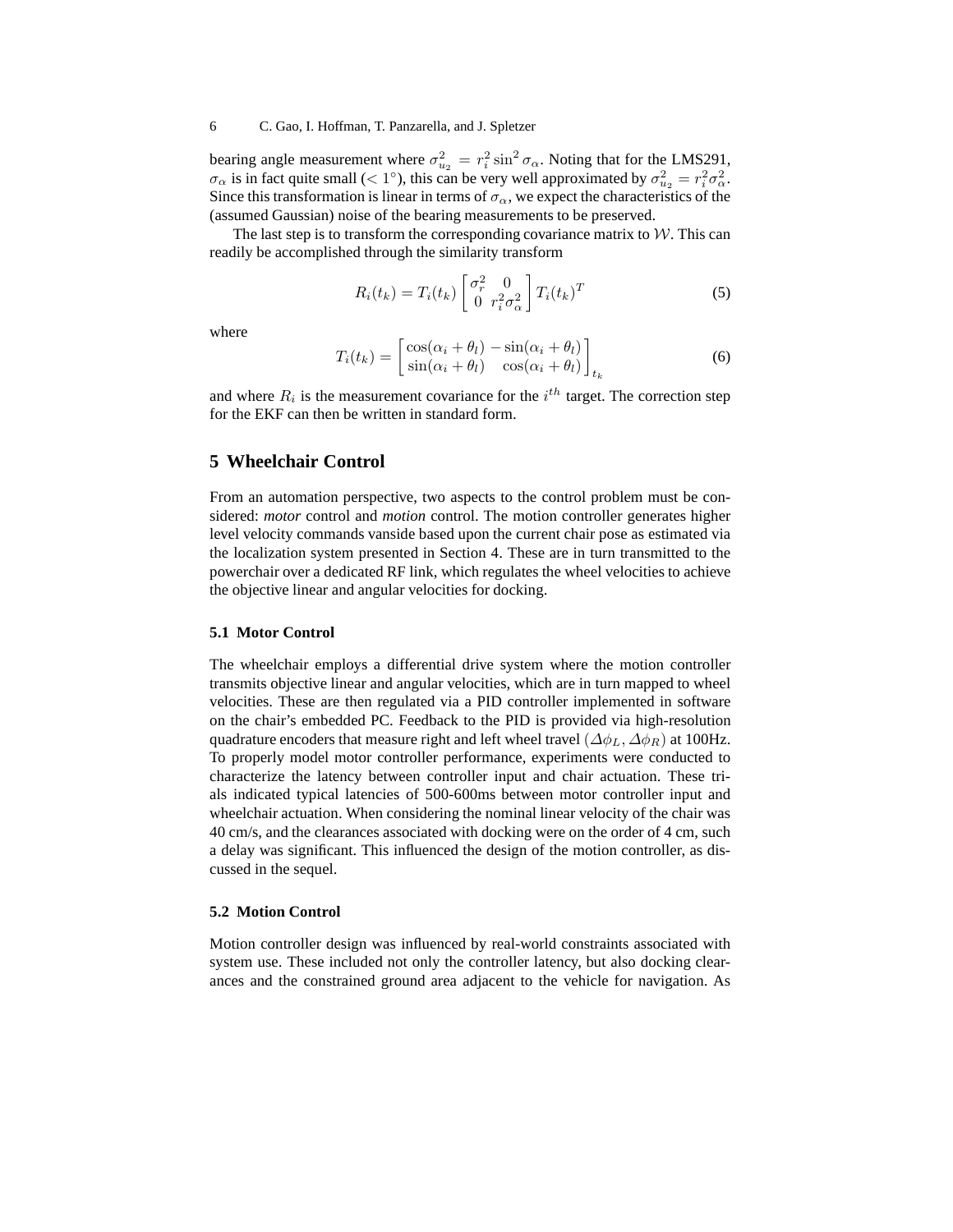such, our motion planner employed a hybrid control design consisting of two primary controller modes: course-correction, and path-following. In this paradigm, gross y-position errors were first corrected (when necessary) in the course-correction phase before proceeding to path-following for docking. e now describe each mode in greater detail.

### **Path-following Phase**

Path-following was the primary controller mode, and the one used for docking onto the lift platform. It employs a traditional PD controller derived using I/O feedback linearization techniques

$$
\omega = -k_v \tan \theta - \frac{k_p y}{v \cos \theta} \tag{7}
$$

where  $\omega$  and  $v$  are the desired linear and angular velocities transmitted to the chair, v is assumed piecewise constant, and  $k_v$ ,  $k_p$  are positive controller gains. For safety considerations, we specify maximum linear and angular velocities  $[v_{max}, \omega_{max}]^T$ for the chair. Typical values were 0.4 m/s and 0.8 rad/s in practice (significantly less than what can be achieved by the actual hardware). To accommodate these limits, we borrow from [11] and constrain the actual controller inputs to

$$
\omega_{act} = \mathcal{S}(\omega) \arg \min \{ |\omega|, \omega_{max} \}, \ v_{act} = \frac{\omega_{act}}{\omega} v_{max}
$$
(8)

where  $S()$  corresponds to the *sign* function. These constraints ensure that while the wheelchair will no longer follow the same trajectory specified by (7), it will follow the same path while protecting against actuator saturation.

One further refinement was made immediately preceding path-follwing mode by an orientation correction. The intent was to find an initial orientation  $\theta^*$  such that the magnitude of  $\omega_0$  is minimized - and ideally zero. From (7), we obtain two possible solutions:

$$
\theta^* = \left\{-\arcsin\left(\frac{k_p y}{k_v v}\right), -\arcsin\left(\frac{k_v v}{k_p y}\right)\right\} \tag{9}
$$

So, for the case where  $|(k_p y)/(k_v v)| \leq 1$  there is an initial orientation for our path follower that requires zero initial angular velocity. Fortunately, our configuration parameters allow such an orientation to be readily achieved. Thus, all initial orientation error can be removed prior to initializing the path-follower controller.

#### **Course-Correction Phase**

To enhance ATRS docking reliability, a course-correction mode is also incorporated to address gross y-position errors. This controller phase is activated after initial localization in autonomous mode *only if* it is determined that the path-following mode would be at risk for failing to dock the chair at the handoff location provided by the operator (*e.g.*, for large y-position errors with the chair left too near the lift platform). In this event, we again exploit the chair's two degrees of mobility to align the chair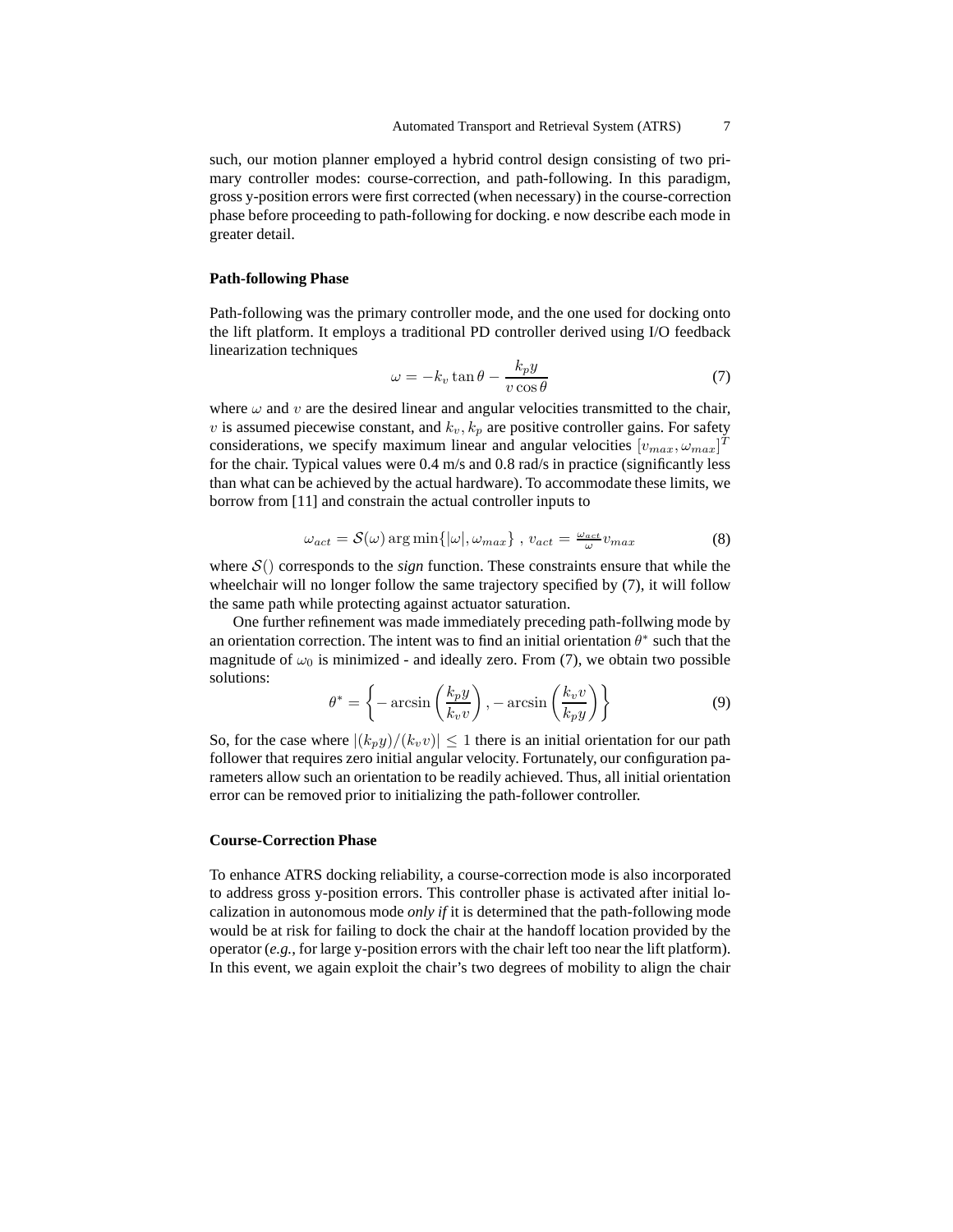

**Fig. 3.** Docking trial simulation illustrating controller course-correction to eliminate gross y-position errors. At position C, the wheelchair switches to path-following mode for final docking. In this example,  $\theta_{max} = 75^{\circ}$ .

along the x-axis in our world frame. This is accomplished through the following set of control inputs.

$$
d\theta_R = -\theta_{max} S(y_0) - \theta_0 , dx_R = \frac{abs(y_0)}{\sin \theta_{max}} \tag{10}
$$

where  $y_0$ ,  $\theta_0$  denote the initial y-position and orientation of the robot, respectively, and  $\theta_{max}$  corresponds to a maximum allowable orientation angle for the wheelchair that ensures both retro-reflective targets will be visible to the LIDAR (somewhat less than 90°). The effect of these inputs is illustrated in simulation at Figure 3. The first reorients the wheelchair from its initial pose (A) to one more normal to the x-axis (B). After this, the chair translates to approximately  $y = 0$  (C). At this point, the controller switches to path-following, where the initial orientation correction will reorient the wheelchair for docking. The net result is a dramatic reduction in the settling distance, which also reduces the impact of latency on controller robustness.



**Fig. 4.** Controller performance with the PD control law (left), orientation correction integrated (center), and course-correction added (right). The latter eliminated residual poses associated with docking failure. Simulation resolution was  $1 \, cm^2$ 

# **6 Simulation Results**

Docking performance was first extensively evaluated in simulation. Our simulation model echoed the real-world system characteristics to the extent possible. It integrated the EKF for localization, and included (incompletely) modeled estimates for controller latency, process noise in the odometry system, and measurement noise for the LIDAR. Monte-Carlo simulations were then run over the range of feasible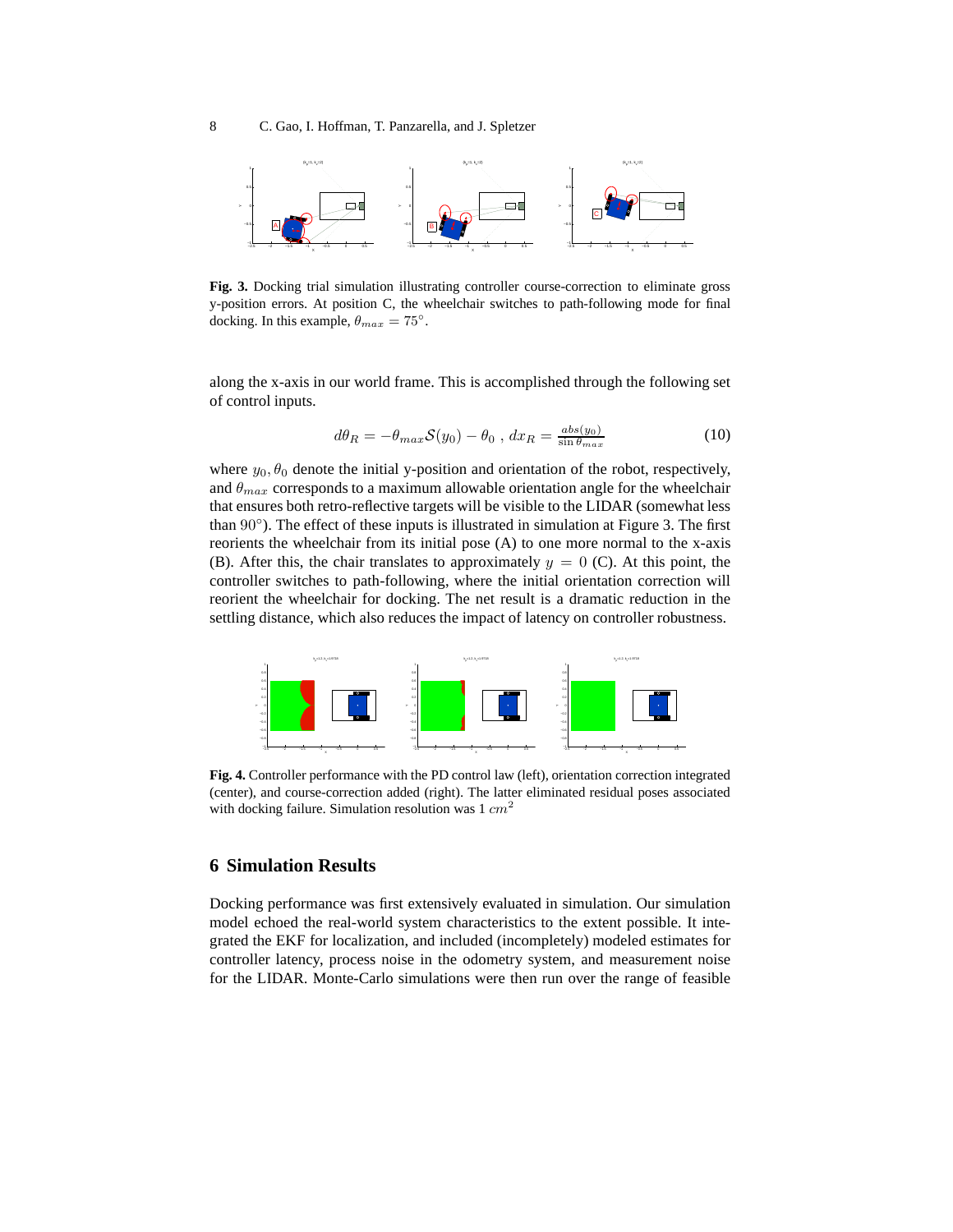

**Fig. 5.** ATRS demonstration at WCD2006. The operator performs a seat-to-seat transfer (left), and then remotely controls the wheelchair to the vicinity of the lift platform (center). At this point, the LIDAR tracks the chair while sending real-time control inputs over a dedicated RF link. Autonomous operations conclude with the chair successfully docked (right).

poses to identify potential failure conditions for docking. These were also useful in demonstrating the evolution of the controller strategy.

Figure 4 illustrates the results of a Monte-Carlo simulation used to assess controller performance. Green and red dots reflected whether the corresponding initial position resulted in a successful or failed dock attempt, respectively. For purposes of this simulation, success corresponded to orientation and y-position errors less than 10<sup>°</sup> and 5 cm, respectively, before the chair reached the ramp of the lift platform. Figure 4 (left) reflects the performance of the path-follower component from (7) alone. Controller performance is improved when path-following is preceded by an initial orientation correction (center), while all failure modes were eliminated with the integration of the course-correction component (right).

As a testament to the fidelity of the simulation, the gains used for the pathfollower controller on the actual vehicle were nearly identical to those obtained through the simulation process.

## **7 Experimental Results and Future Work**

Over the past six months, the beta ATRS has been tested across a range of conditions. This included three days of continuous demonstrations at the World Congress Exposition on Disabilities (WCD 2006) in November 2006. Conference participants were also given the opportunity to test the system. Over 300 cycles of docking and undocking were conducted during this time without a single failure. A sample trial is illustrated at Figure 5. A video of this same trial can be viewed at http : //vader.cse.lehigh.edu/

While we are optimistic that this framework is sufficiently robust under realworld conditions, additional work remains. In the shorter term, this includes integrating a gyroscope with the odometry system to detect wheel slippage, as well as actuating the LIDAR pitch to relax our ground-plane assumption and reduce the fiducial size. In the longer term, we are also investigating an active vision system to be used in conjunction with (or as an alternative to) the LMS291.